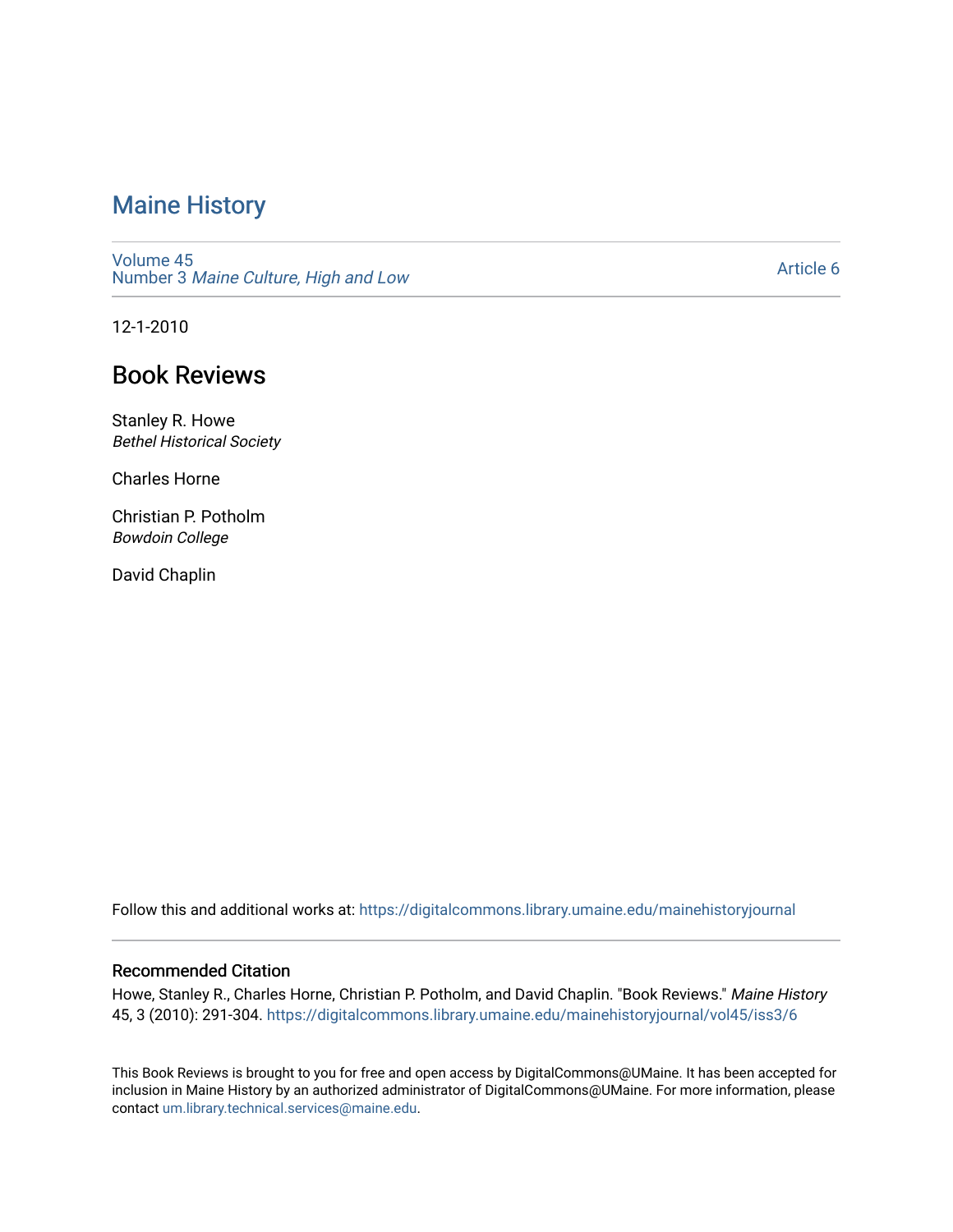*Landscape with Figures: Nature & Culture in New England*. By Kent C. Ryden. (Iowa City: University of Iowa Press, 2001. Pp. 317. Paper \$19.95.); and *Imagining New England: Explorations of Regional Identity from the Pilgrims to the Mid-Twentieth Century*. By Joseph A. Conforti. (Chapel Hill: University of North Carolina Press, 2001. Pp. 384. Paper \$19.95.)

These two important books by faculty members of the American and New England Studies Program at the University of Southern Maine provide significant insights into the New England past and how it has been interpreted through the centuries. For those focusing on Maine as part of the New England historical dynamic, there is much to be learned and analyzed here.

In *Landscape with Figures*, Kent Ryden conducts a personal tour of noteworthy transitions in the world we associate with New England. His work is strongly influenced by that of William Cronon regarding the meaning of wilderness, virgin land, and the level of human influence upon the natural world. Ryden characterizes his study as a quest to develop his "historical, topographical, and ecocritical sensibility" (page 201). Maine readers will be interested in his review of Henry David Thoreau's three trips to the northern part of the Pine Tree State. An accomplished surveyor and map maker, Thoreau masterfully combined these two pursuits with his keen observation skills and polished literary style to create his posthumously published *The Maine Woods*. Ryden analyzes Thoreau's assessment of the human impact upon this portion of Maine and draws his own conclusions about the role of logging in the course of the state's history.

From Thoreau, Ryden explores changes in the landscape by walking with Walter Hale on Hale's farm in Sebago, Maine. Inspecting stone dumps, a charcoal kiln site, and the impact of dairy cow operations, the author came to appreciate the use of the land for agricultural and economic purposes. By the time of Ryden's writing, most of the land had re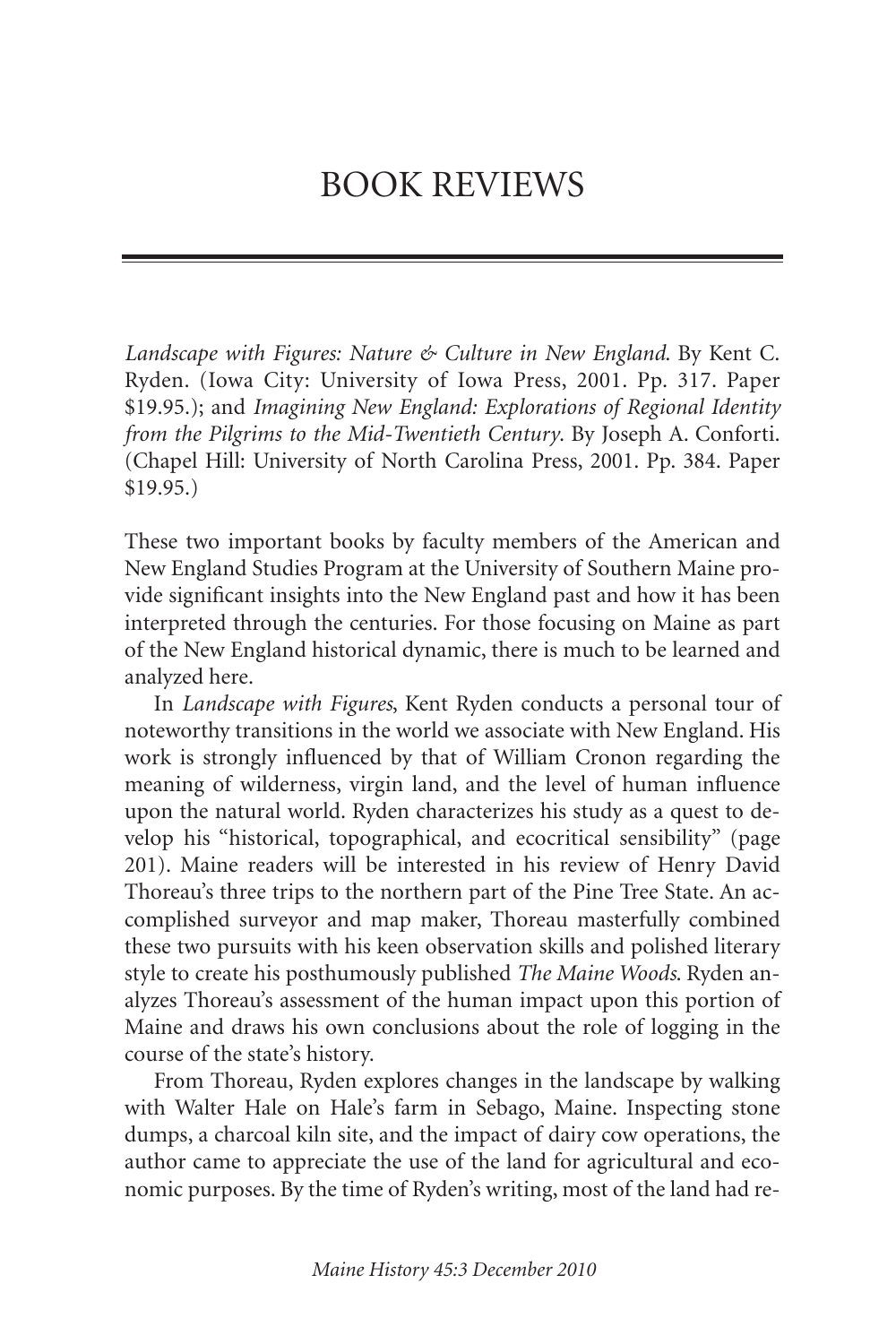turned to forest, and it was only through Hale's interpretation that the signs of past activity could be correctly and comprehensively "read" for their cultural, financial, and ecological implications.

Another Maine example of the importance of landscape and its historical significance is the Cumberland and Oxford Canal, which opened in 1830 and was largely abandoned by 1872. Designed to connect the Portland waterfront to the Sebago Lake region, this transportation link was supposed to be a boon for trade, but from the beginning it was plagued with financial shortages and competition from rail interests. Ryden observes the relics of this once busy technological marvel (which overcame formidable natural obstacles), including the ruins of the locks, depressed areas filled with stagnant water, abandoned tow-paths, and stone abutments lying forlorn in forested locations.

One final example of a Maine operation, in this case made possible by the presence of the canal, was the gunpowder mill at Gambo Falls in Gorham. The sulfur and saltpeter arrived by canal boat from Portland, and charcoal was obtained from the nearby forest. Both the canal and the gunpowder mill, once symbols of the power of technology and man's attempt to alter the course of nature, are now obscure survivals hidden by forest growth and largely re-conquered by natural forces. "Places have valuable lessons to teach us" notes Ryden, if the observer is willing to tread the fine line between the natural and cultural.

Joseph A. Conforti's thoughful *Imagining New England* offers a number of observations and conclusions that will give the historian pause. Conforti begins by asserting that New England "developed as America's first strongly imagined region" due to "its early historical consciousness and high rate of literacy and cultural production." Early on, Puritanism gained a powerful imaginative hold on the region, but changes in the relationship with old England and in colonial living conditions led eventually to a Revolutionary generation that possessed "the most well-developed collective identity of any American region." In the antebellum period, New Englanders intensified their cultural distinctiveness. During the middle years of the nineteenth century, emphasis on Yankee values, celebration of the Pilgrims, and the ordering of the New England village, among other influences, came into vogue. Following the Civil War, the Colonial Revival inspired confidence among Yankee traditionalists faced with rising foreign immigration and industrial and urban pressures. In the twentieth century, the "imaginary center" of authentic New England moved in a northerly direction, to what Conforti terms "Old New England." To some observers, New England appeared to be in decline after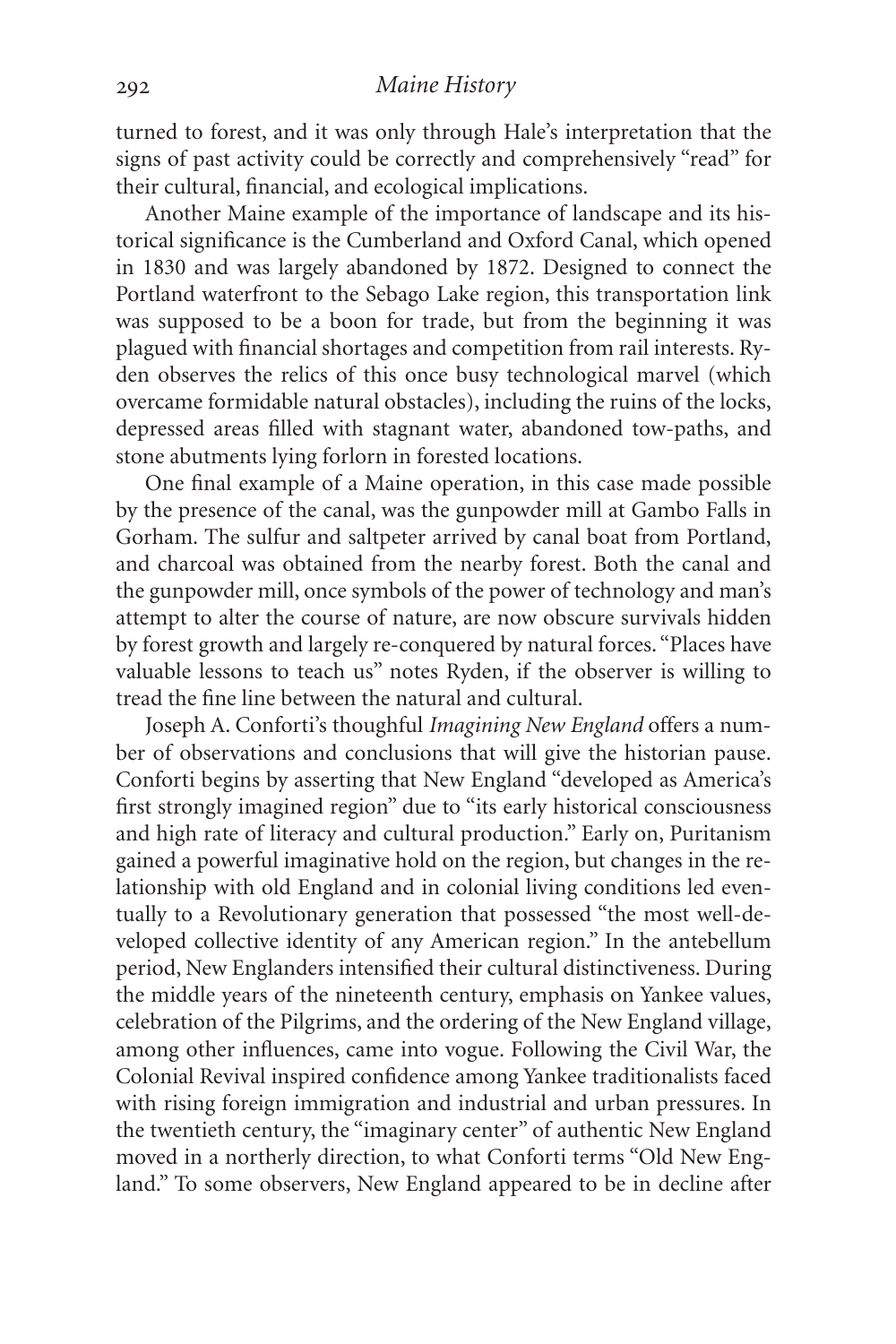World War II, but that was not the case. As the century wore on, the rise of the high technology and electronics industries was accompanied by creation of several important historical institutions, such as Plimouth Plantation, Old Sturbridge Village, and Strawberry Banke, which increased our knowledge of the New England experience.

Readers intent on learning how Maine fits into these generalizations will not be disappointed. Beginning with Capt. John Smith's characterization of the Maine coast as a "country rather to affright than delight," to Jedediah Morse's view of Maine people as "hardy" and "robust," to Timothy Dwight's vision of a place with "dissolute characters" such as loggers and fishermen, to Robert Herrick's declaration in the 1920s that Maine was the new heartland of the Old New England, there is a steady cultural evolution according to Conforti. The rise of tourism after the Civil War brought the lobster into vogue as a much appreciated delicacy. The Maine coast was celebrated in the paintings of Thomas Cole, Frederic Church, Fitz Henry Lane, and Winslow Homer. In addition, Conforti focuses on Old York as an outstanding example of the gentrification of a once-neglected coastal village — a premier exemplar of the colonial revival.

Finally, Conforti uses examples from Robb Sagendorph's *Yankee* magazine, which in the 1930s became strongly anti-New Deal, holding up Mane and Vermont after the 1936 presidential vote as the embodiment of "authentic" Yankee values. He even proposed a Yankee party, while his magazine emphasized the glory of the Maine coast, the success of L.L. Bean's business, the writings of native son Robert P. Tristram Coffin, and John Gould's celebration of the Pine Tree State's town meeting tradition.

All of the above and much more awaits the reader attempting to comprehend the New England experience in its national context and hoping to celebrate Maine's part in keeping the New England tradition alive and well.

> STANLEY R. HOWE *Bethel Historical Society*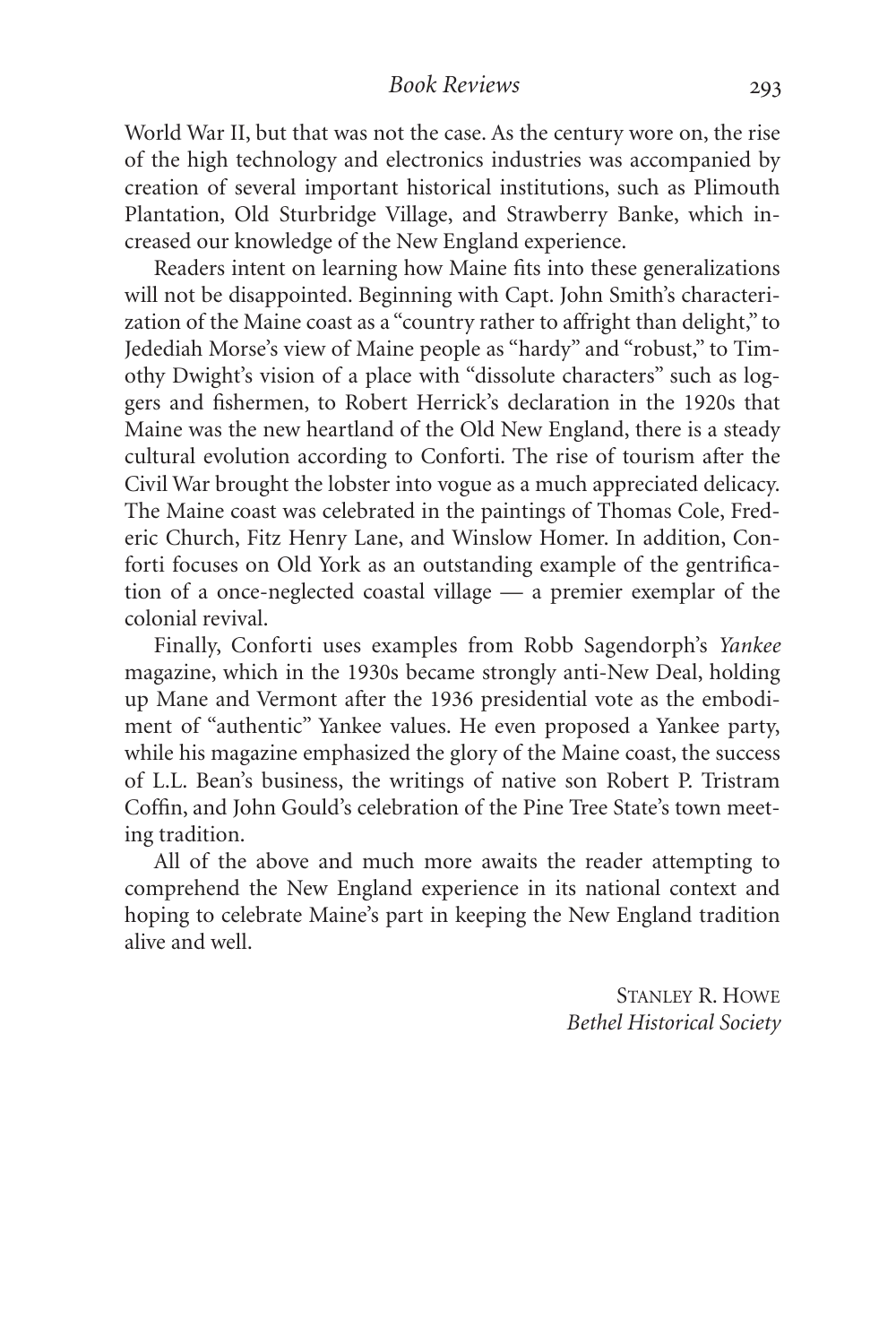#### *Maine History*

*A Good and Wise Measure: The Search for the American-Canadian Boundary, 1783-1842*. By Francis M. Carroll. (Buffalo, New York: University of Toronto Press, 2001. Pp. xxi + 462. Cloth \$70. Paper \$29.95.)

Much has been written on the boundary dispute between Canada and the United States following the Treaty of Paris of 1783. The northeast portion of that boundary, which affected Maine so centrally, was part of this struggle, which was eventually settled by the 1842 Webster-Ashburton Treaty. Up until the publication of this book, Howard Jones's *To the Webster-Ashburton Treaty: A Study in Anglo-American Relations, 1783-1843* (1977) was considered the defining work on the subject, but Francis Carroll has provided new information and an enlarged perspective that sheds additional light on the topic.

Specifically, Carroll focuses on the labors of the land surveyors who were so essential in documenting the case for each side. He also examines closely the search for distinguishing features that indicated the boundary, around which so much controversy raged. Using cartographic and testimonial evidence, Carroll follows the relationship between surveyors and those who evaluated their progress. Rich in detail, the book also provides the most comprehensive bibliography available on the boundary settlement, which will be of interest to those concerned with primary sources and recent scholarship.

For Maine readers, there is much to contemplate, since the northeast boundary that separated this state from New Brunswick and Quebec was such an integral part of the Webster-Asburton negotiations. From the Treaty of 1783, which was supposed to establish Maine's eastern and northern boundary, to the various attempts at determining the boundary following the War of 1812, then on to the arbitration of the King of the Netherlands, and finally to the threat of the Aroostook County "Pork and Bean War," which precipitated a renewed effort to end chances of hostilities between the British and the Americans, this controversy has attracted the attention of a number of historians, writers and scholars. These include, but are not limited to J. Chris Arndt, J. R. Baldwin, Samuel F. Bemis, Henry S. Burrage, Albert B. Corey, George J. Gill, Wilbur D. Jones, Richard Judd, Thomas Le Duc, David Lowenthal, William L. Lucy, Geraldine Tidd Scott, Edgar Crosby Smith, John F. Sprague, C. P. Stacy, R. D. and J. I. Tallman, Israel Washburn, and Donald A. Wise. Undoubtedly, the leading defender of Maine's position was William Pitt Preble (1783-1857), a Portland attorney, former Maine Supreme Court Justice, and later U.S. Minister to the Netherlands. Car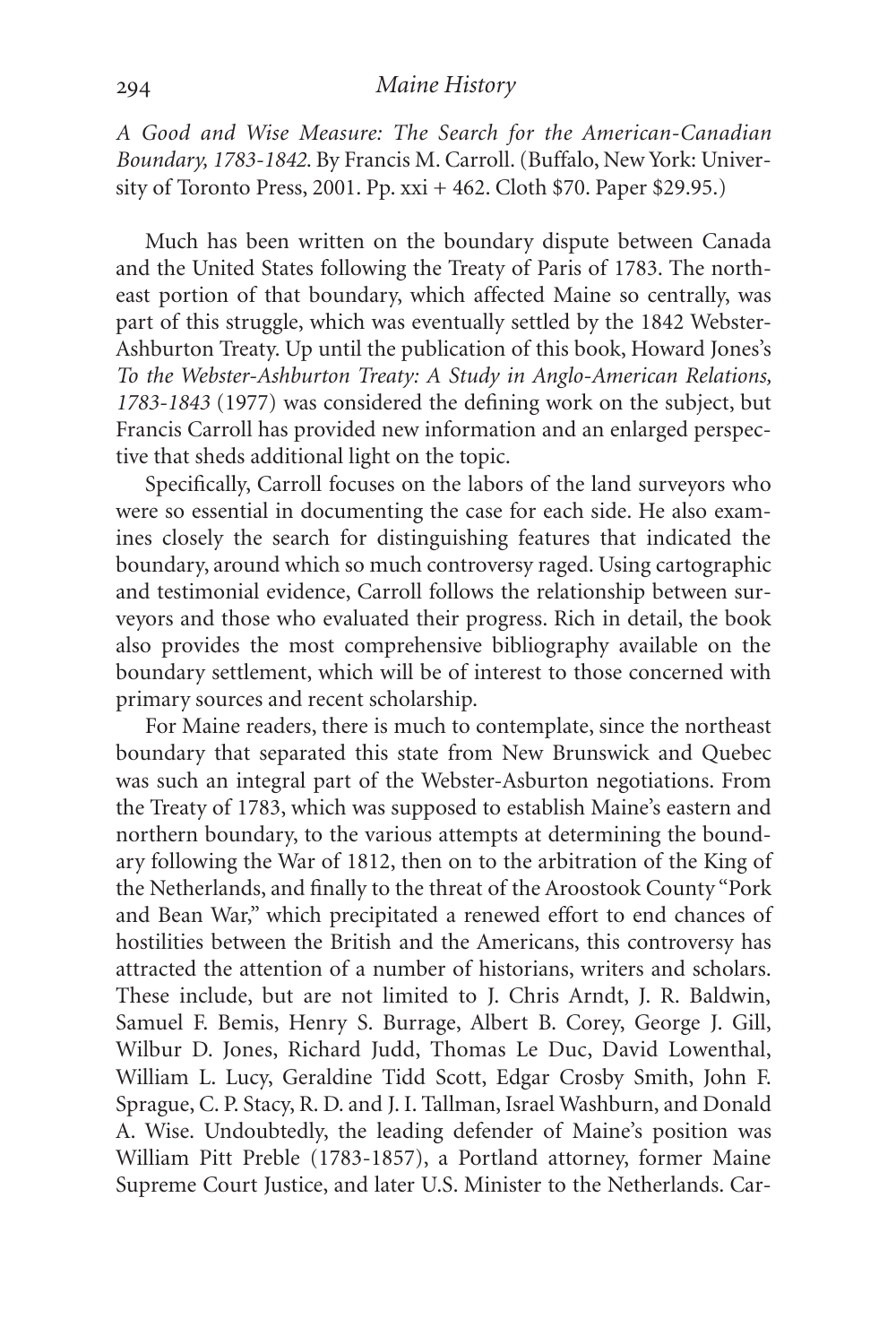roll observes that Preble's role was not always productive, and to underscore this point, Carroll quotes historian Robert V. Remini, who characterized Preble as "an incompetent, vain, abrasive hot head, and a selfrighteous prig" — hardly the ideal qualifications for delicate diplomatic negotiations. In contrast to Preble, F.O.J. Smith (1806-1876), former Maine legislator and U. S. Congressman, played a leading part in turning opinion in the Pine Tree State toward compromise, with newspaper columns he signed as "Agricola." His efforts, approved by Secretary of State Webster, were rewarded with dollars from the President's secret fund.

In the final analysis, the question of the northeast boundary came down to the desire on both sides to avoid further conflict. The British were primarily interested in preserving enough territory for a military road to connect the Maritimes with Quebec. To ensure this passage they were willing to make concessions elsewhere, particularly by yielding approximately 6,500 square miles of territory between Lake of the Woods and Lake Superior. The British Foreign Secretary, Lord Aberdeen, was quoted as saying that it would not be prudent to go to war over a few miles of "miserable pine swamp." In the meantime, Secretary of State Webster had to pacify Maine and Massachusetts (the latter state still retained large tracts in its former territory), whose leaders were resolved to retain every acre of the American claim. In addition to monetary inducements from the federal treasury (\$150,000 to each state), Webster used an unusual ploy to placate these two states by presenting a red-line map presumably marked by Benjamin Franklin at the treaty negotiations that ended the American Revolution. This map allegedly supported the British claim, which he used to convince the representatives of Maine and Massachusetts that they should accept the compromise before the British discovered it and demanded the entire 12,000 square mile region. The irony was that after the 1842 Treaty was ratified, negotiators learned that the British possessed an authentic map – that supported the American claim.

Lucidly written with impeccable scholarship, Carroll's book will be the most authoritative study on this topic for years to come.

> STANLEY R. HOWE *Bethel Historical Society*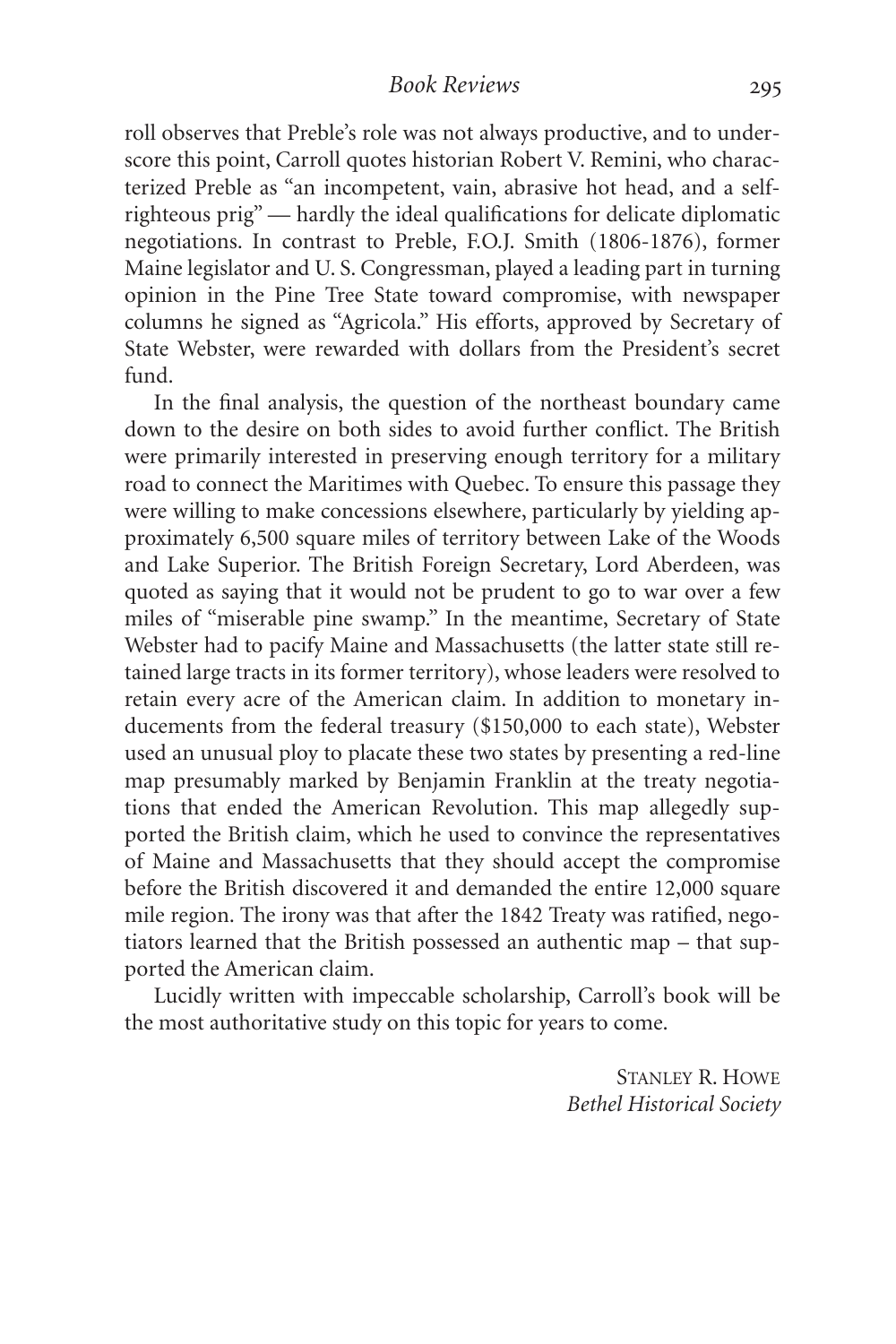#### *Maine History*

*John Ford in Focus: Essays on the Filmmaker's Life and Work*. Edited by Kevin L. Stoehr and Michael C. Connolly. (Jefferson, North Carolina, and London, England: McFarland & Company, 2008. Pp. 244. Cloth. \$39.95.)

For one hundred ten years, Henry Wadsworth Longfellow was the single reigning national celebrity for the city of Portland, Maine. Longfellow arguably was the nation's most renowned poet when he was immortalized with a statue erected at Congress and State streets in Portland in 1888, six years after his death. Five and a half years after the Longfellow statue materialized, the Feeney family of nearby Cape Elizabeth welcomed a son they named John Martin Feeney. Young Jack Feeney spent most of his childhood in Portland, blissfully unaware that someday he too would be celebrated with a statue in Portland recognizing his preeminence in the arts. With his name changed to John Ford and a record four Oscars for Best Director, the American cinema's most celebrated movie-maker earned his statue in 1998, erected at Gorham's Corner in Portland twenty-five years after Ford's death.

It took Portland nineteen years longer to recognize Ford than it did Longfellow, and that simple fact underscores the complicated relationship John Ford had with his native state. Despite a number of published biographies about Ford, very little has been written about how the State of Maine shaped his life. Into that breach stepped Kevin Stoehr and Michael Connolly, who edited a substantial volume of articles titled *John Ford in Focus*: *Essays on the Filmmaker's Life and Work.* Stoehr, associate professor of humanities at Boston University, and Connolly, associate professor of history at Saint Joseph's College in Maine, both call Portland their home and have been involved in various projects to celebrate John Ford's life and work.

*John Ford in Focus* covers the director's roots in Ireland, his birth and childhood in Maine as a member of an Irish Catholic immigrant family struggling to make a living in a city dominated by a Yankee Protestant aristocracy, his decision to follow his brother Francis' lead and move to Hollywood to work in the movies that he first saw as a theater usher, his emergence as a first-rate director after years of apprenticeship, and his prime years when he forged a distinctive style that has influenced national and international directors ever since. Of particular interest to followers of Maine history and culture is the richness of Ford's Maine experience in shaping his life. Articles by co-editor Connolly, Matthew Jude Barker, and Margaret Feeney LaCombe are the principal sources of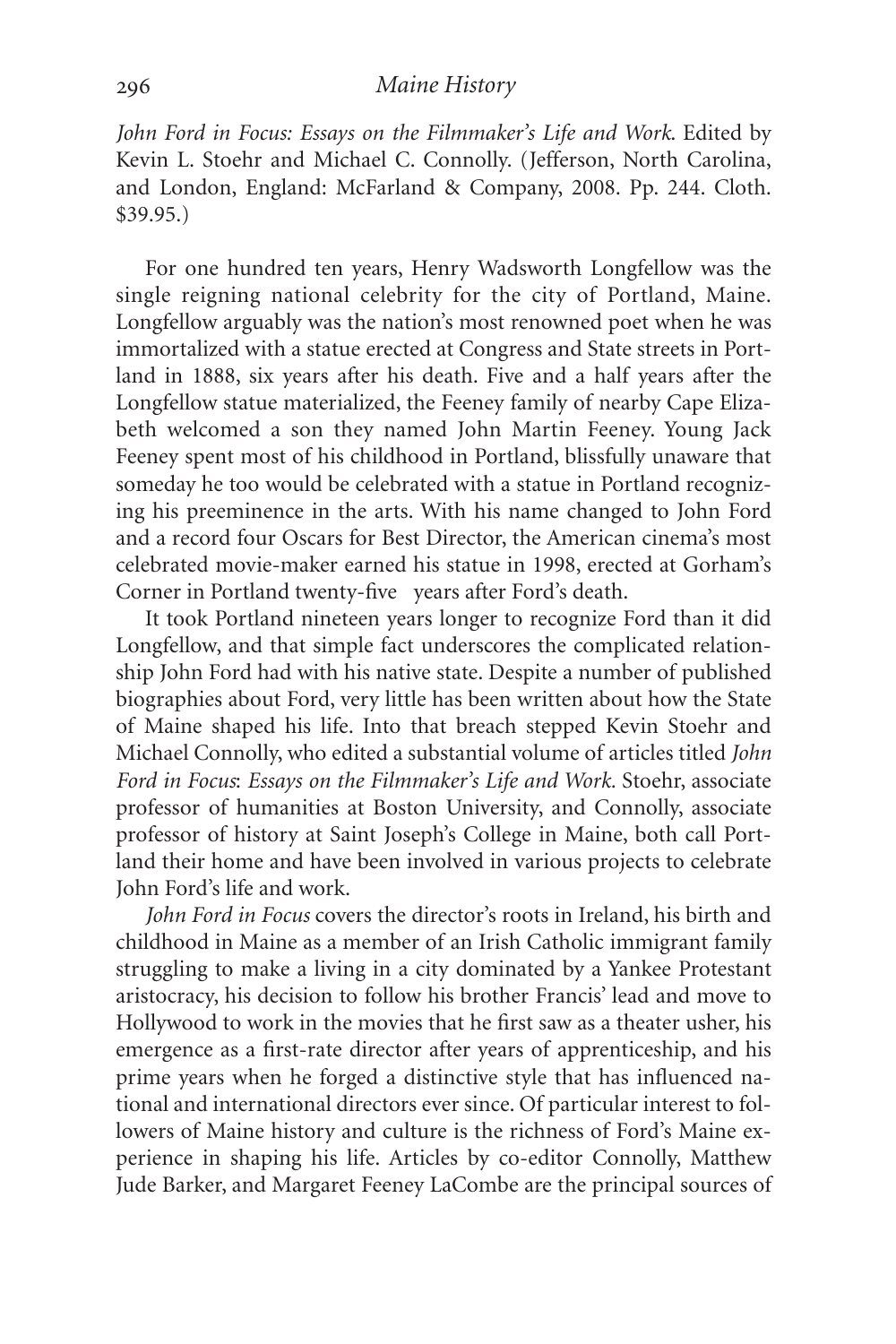#### *Book Reviews*

the Maine content. Ford is described as feeling like an outsider for much of his youth. Unlike many of their Irish brethren, the Feeneys opted for the agrarian life in the Spurwink section of Cape Elizabeth, until unease over discrimination forced the family to move to various Irish-American neighborhoods in Portland. Ford's father made his living as a bartender in prohibitionist Portland by charging for various entertainments (like a blind pig) and technically furnishing the booze for free.

Compounding John Ford's outsider status was the fact that he was bookish and sickly, losing an entire year of school to diphtheria and seeking refuge by reading and observing the world around him. The Maine content in *John Ford in Focus* points to the Portland Observatory as a true refuge for Ford. From there he could see the Portland Head Light, Mount Washington, and the open sea. The articles also highlight the role of high school mentors such as Marada Adams, Lucien Libby, and William Jack. Adams taught Ford basic principles of art that he never forgot. Libby taught English and so inspired Ford that the director named one of the ships in the World War II classic *They Were Expendable* the *Lucien Libby*. Portland High School principal Jack told Ford that he had "tremendous potentialities" and encouraged him to skip college and "go west" to seek his fortune.

The articles that trace Ford's Irish roots and analyze his movie-making style complete the picture that started on a Cape Elizabeth farm. Coeditor Stoehr, Ford's grandson Dan Ford, and various historians and film scholars present the complicated facts behind the deceptively simple, visual filming style that defined Ford as a lover of Ireland, America, the sea and that great western vista, Monument Valley. But these articles also underscore his understanding of the dark and complex side of culture and humanity, a world he first experienced in Maine and later portrayed in now recognized classics such as *The Searchers.*

With its academic approach, *John Ford in Focus* is sometimes difficult to follow, especially if one is expecting the gossipy anecdotes that often make biographical works entertaining to read. But if one is genuinely interested in how Mr. Ford became such a widely recognized artistic icon, it is worth taking time to read and reread these articles, recognizing that it is quite possible to find something new with each reading, just as one is likely to find something new with each viewing of a John Ford film.

> CHARLES HORNE *Bangor*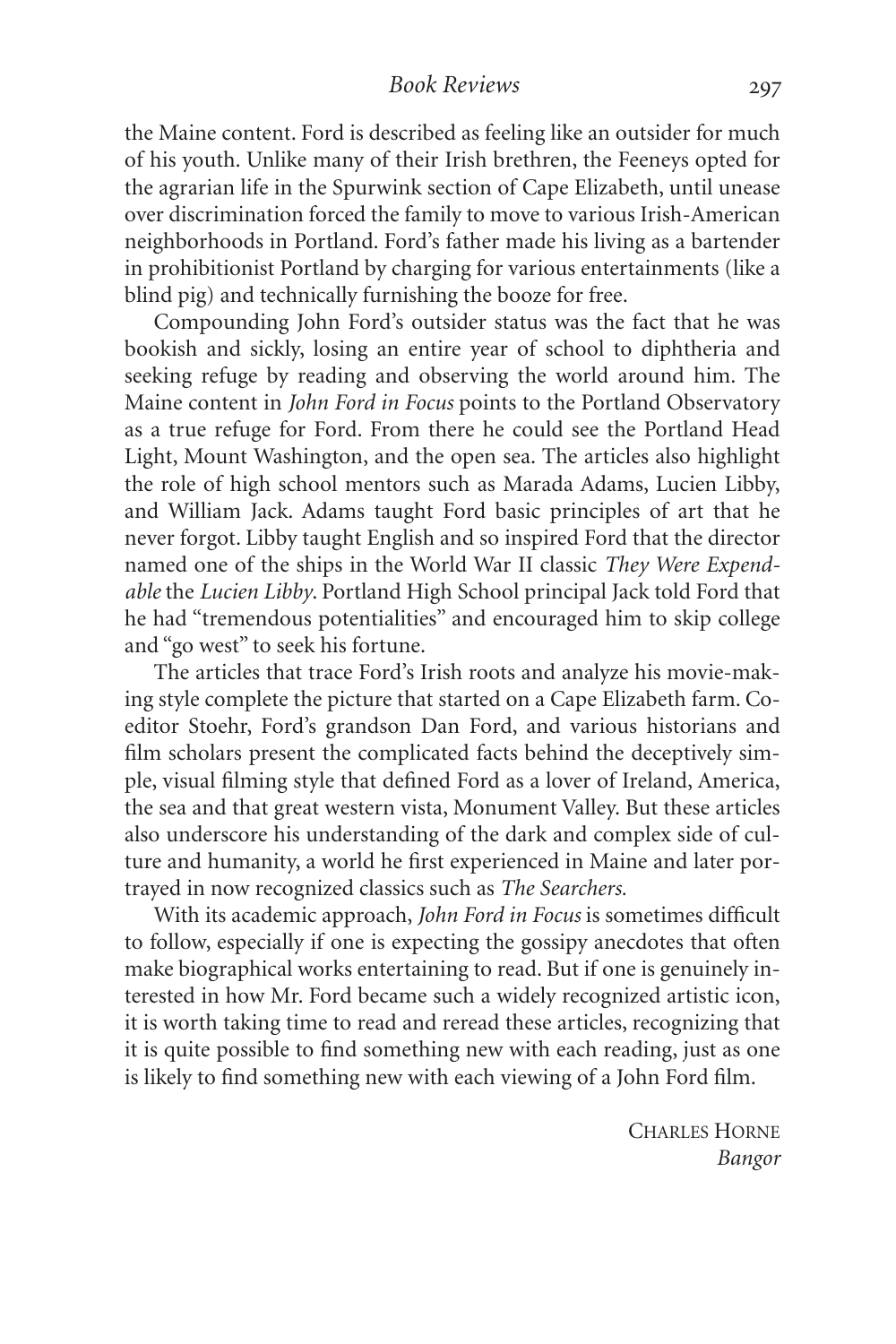*Styles Bridges: Yankee Senator*. By James J. Kiepper. (Sugar Hill, N.H.: Phoenix Publishing, 2001. Pp. 270. Cloth. \$24.95.)

Students of Maine's twentieth-century political history readily think of Senators Margaret Chase Smith and Edmund S. Muskie as the leading native figures of their times. Both were accomplished senators, both claimed the national spotlight, and both sought (though unsuccessfully) their party's presidential nomination.

What such students may not realize is that a third Maine native in the last century was also a major figure in the Senate, claiming the national spotlight and seeking (also unsuccessfully) his party's presidential nomination. There is a twist, however, as Styles Bridges, though born, raised, and educated in Maine, sought his political fortune in New Hampshire. Styles Bridges, who served from 1937 to 1961, was widely regarded as one of the ablest and most significant senators of his generation. Despite his reputation, very little was written about Bridges until Professor James Kiepper's biography.

If one is interested in historical politics, this book is a "must-read." Professor Kiepper has meticulously researched the details of Bridges' life, which began in 1898 on a farm in West Pembroke, Maine, and ended sixty-three years later after a quarter century in the national spotlight. Following graduation from the University of Maine and work as a county agricultural agent, Bridges moved to New Hampshire to edit a farm journal. Just over a decade later, he was governor of New Hampshire, and two years after that, one of its youngest senators ever. Throughout his life, Bridges overcame considerable adversity, which included family tragedies, periods of ill health, the loss of his savings in the 1929 stock market crash, and resistance from some of New Hampshire's political elders. Kiepper frequently underscores how Bridges succeeded, using native charm, down-home "smarts," and Yankee thriftiness.

Kiepper provides a brisk tour of Bridges' accomplishments. In 1940, he was regarded highly enough to garner support for that ultimately unsuccessful Republican presidential bid. Two years later, President Roosevelt chose Bridges and three other senators to secretly appropriate billions of dollars to build the atomic bombs that were used to end World War II. By the 1950s, Bridges was considered one of the half dozen most powerful political figures in Washington, with a reputation as a consummate "bridge builder" (his surname being appropriate) in his own party and deal-maker with the Democrats. Though Kiepper clearly admires Bridges, his book presents the flaws in the senator's career. Perhaps most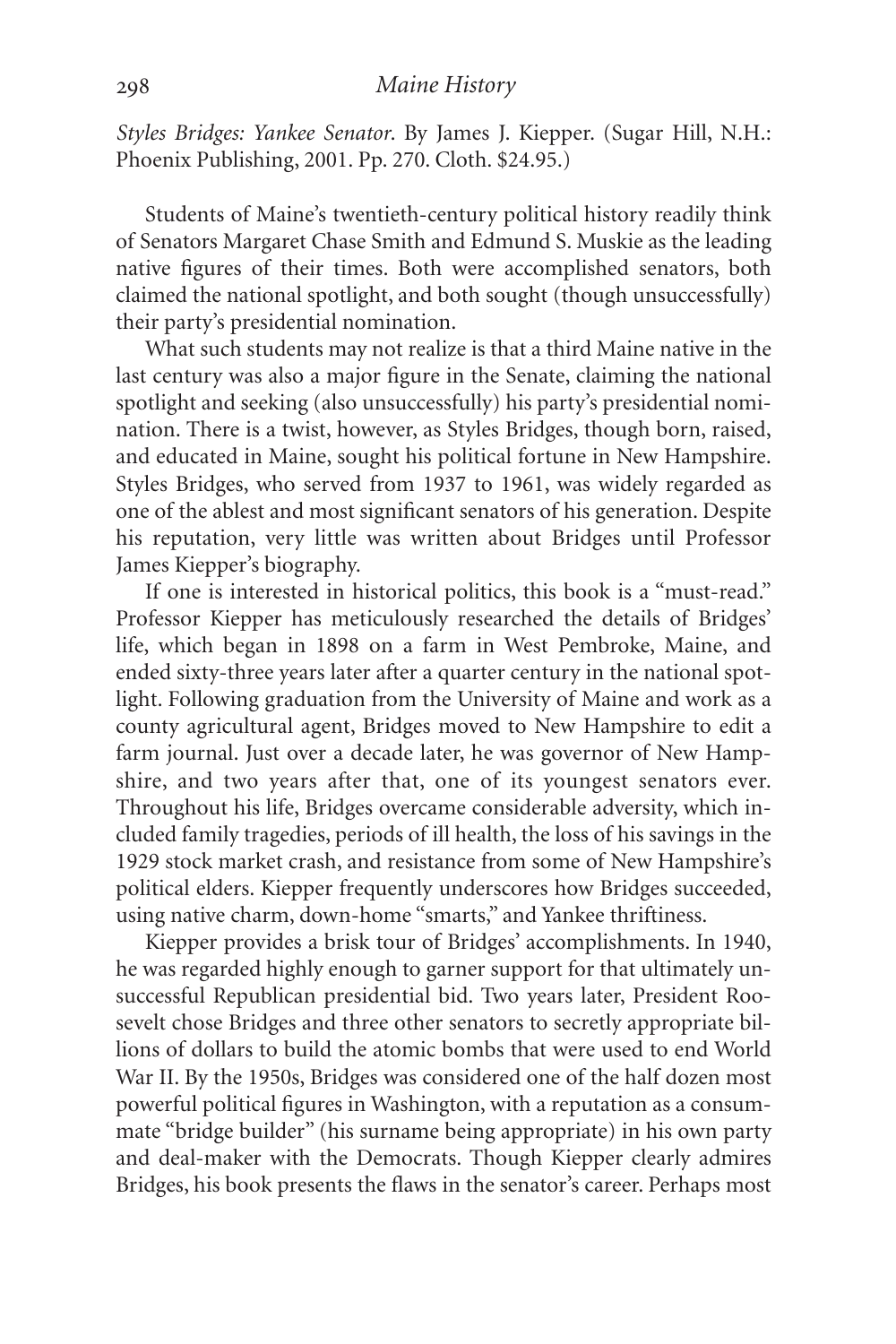controversial were charges of corruption arising from Bridges' propensity to collect cash for favors done to benefit constituents. Kiepper points out (and a foreword by Robert Novak concurs) that Bridges' money-taking was well within the common practice of the day. The Senator was investigated a number of times, but always managed to clear his name, and New Hampshirites re-elected him by increasing majorities each time he ran.

A minor flaw in this book concerns occasional lapses on dates. A 1954 Bridges re-election poster is reproduced here, but labeled from 1959. The photo of the opening of Pease Air Force Base is incorrectly dated 1954, instead of 1956. Professor Kiepper erroneously writes that Senator Joseph McCarthy's initial election was 1948, rather than 1946. These quibbles aside, my principal criticism is that it does not go into more detail concerning Bridges' legislative achievements. How did Bridges manage (with three other senators) to conceal two billion dollars in order to fund the A-bomb? When Lyndon Johnson began his rise to the Senate majority leadership, he found Bridges "too powerful and shrewd to be gotten around," writes Johnson biographer Robert Caro. Kiepper points out that Bridges held court in a hideaway office near the Senate floor, where many legislative deals were made, but once again, there are few accounts of specific bills where Bridges' intervention made the difference.

In fairness to Kiepper, Bridges apparently chose to operate behind the scenes and without much fanfare. Kiepper cites Pennsylvania Senator Hugh Scott's account of how Bridges mediated between conservatives and moderates of the Republican party to secure moderate Thomas Kuchel's election as GOP whip in 1959 after the more conservative Everett Dirksen had been chosen minority leader. Scott remembers Bridges quietly "working the room" and obtaining the desired result.

Still, *Styles Bridges: Yankee Senator* shines most when we discover just how effective Bridges could be when he put his charm and knowledge to work. Professor Kiepper provides rich detail of Bridges' New Hampshire campaigns, the senator's thriftiness (he bought \$30 suits and had them re-cut when the styles changed), and his impact on a whole generation of New Hampshire politicians. That alone makes this fascinating and readable biography worth one's time.

> CHARLES HORNE *Bangor*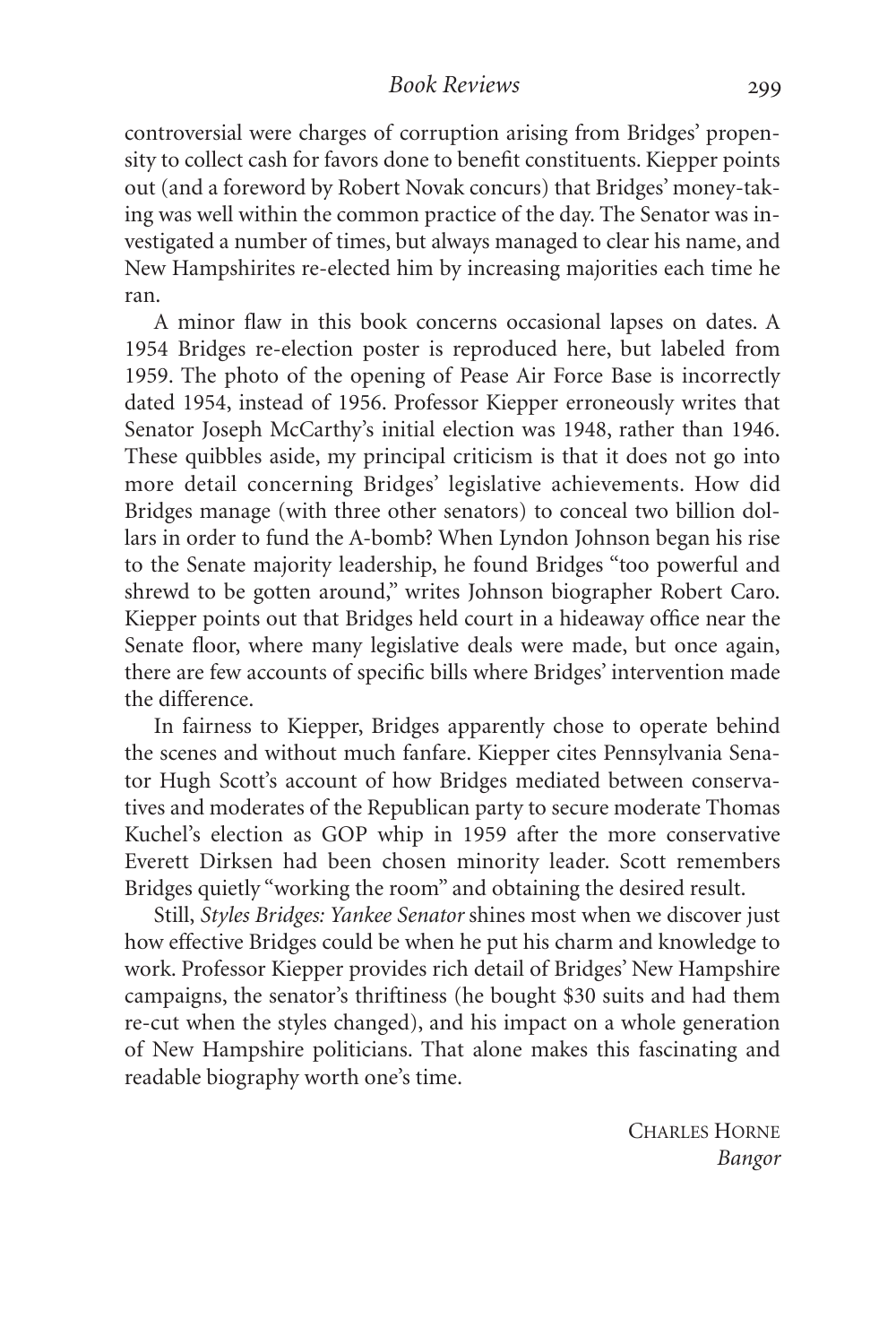*Giving Voters a Voice: The Origins of the Initiative and Referendum in America*. By Steven L. Piott. (Columbia: University of Missouri Press, 2003. Pp. xii +330. Cloth. \$39.95.)

*Giving Voters a Voice* is a difficult book to review. On the one hand, it is a carefully crafted, well-researched, and very well documented account of the early twentieth century origins of the initiative and referendum process in America. Interested readers will get an in-depth look at the process by which populist sentiment at the end of the nineteenth century took form and how in twenty-two states citizens devised legal ways to directly shape public policy. The historical monograph examines the many different ways individuals, groups, and the press pushed hard in a variety of locations for the initiative and referendum processes. Those concerned with the subject will find a great deal of scholarly material assembled.

On the other hand, the general topic, while an important aspect of the history of American public policy, is broken down into chapter couplings such as "South Dakota and Oregon" or "Montana and Oklahoma," a format which may or may not appeal to all readers. The section on Maine (coupled in Chapter Four with Missouri) is quite short, covering only ten pages. But even with that small a narrative, it is possible to get the flavor of the populist demand for citizen input into the state's political and economic business. Much of the driving force for that reform was economic. Piott points out that as in other states, the large land owners and industrialists often had an inordinate and unfair impact on the course of legislation. In Maine, for example, approximately 50 percent of the state was in large ownerships, but these owners paid only one-ninth of the state's taxes.

Spurred by *Somerset Reporter* editor Roland T. Patten, the pro-initiative forces gathered strength after 1902. In 1906, Republican and Democratic parties put initiative and referendum planks in their party platform, and both gubernatorial candidates supported this essential legislation. In 1908, the recommendations for an initiative and referendum law were passed unanimously by both houses in the Maine Legislature, and in September of that year, the measure was approved in a popular vote by a of 2-1 margin. All sixteen Maine counties voted in favor of the process. A basically conservative electorate had overwhelming enshrined in law the public's right to initiative public policy and vote on legislative proposals.

Of course, as with all reforms, the reformers soon found out that the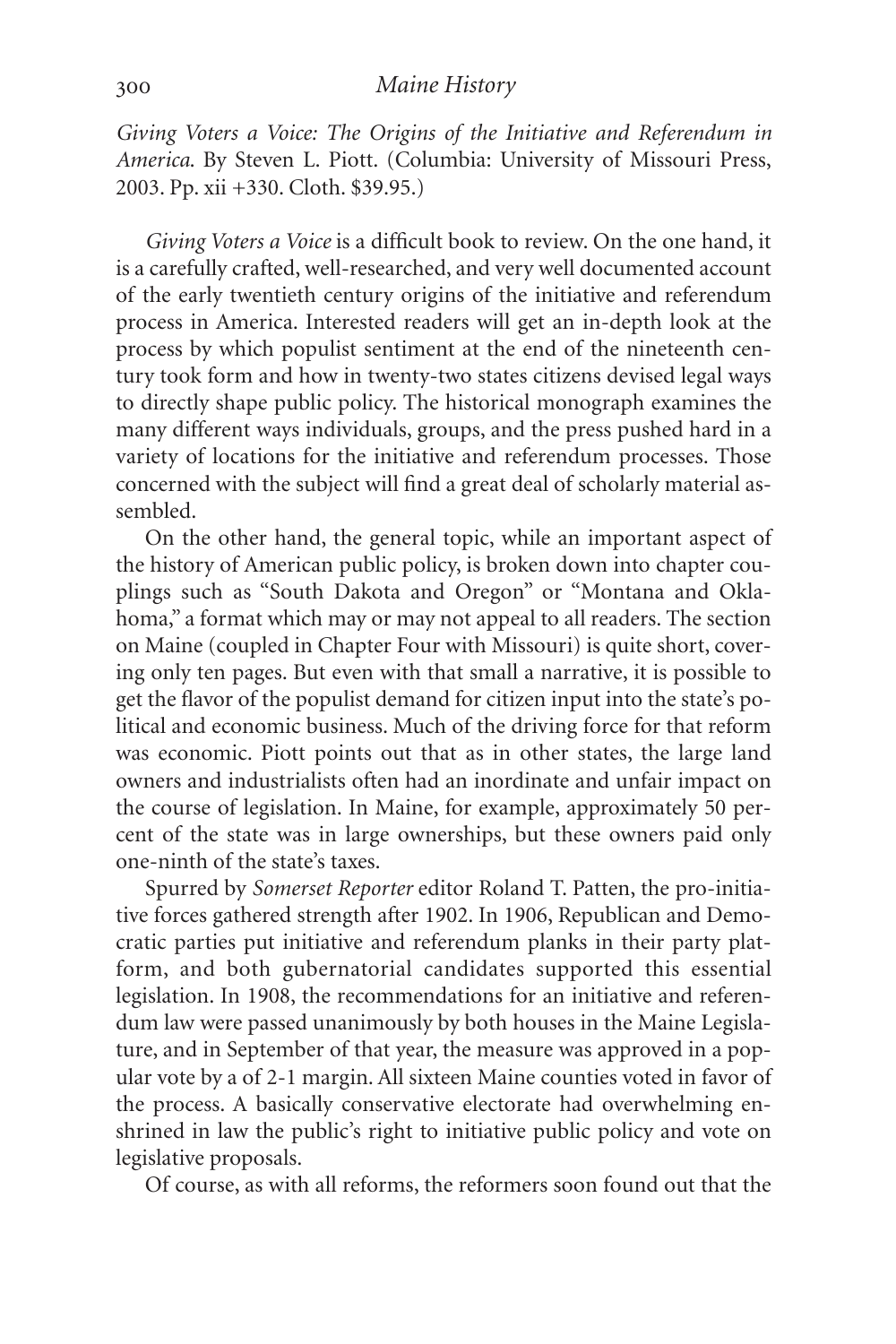*Book Reviews*

powerful forces which opposed these reforms could turn them to their own advantage, for they had overlooked the ways the referendum process could be manipulated. Regrettably, but understandably, the author does not take the Maine situation beyond 1918, and it will be left for future historians to flesh out Maine's ballot measure history from that date to the present.

This is definitely a book for specialists and for those interested in turn-of-the-century American populist politics. The casual or generalist reader will find the entire work perhaps too specialized for her or his needs, although it should be placed in libraries with a public policy emphasis.

> CHRISTIAN P. POTHOLM *Department of Government and Legal Studies Bowdoin College*

*Androscoggin County, Maine – 150th: A Pictorial Sesquicentennial History, 1854-2004.* Edited by Michael C. Lord and W. Dennis Stires. (Auburn, Maine: Androscoggin Historical Society, 2003. Pp. 208. Cloth. \$20.)

Due to a concerned neighbor who insisted that the nearest "suitable" hospital for my birth was in Lewiston, I was born in Androscoggin County and have had a longtime and pleasant association with that region for many years. Therefore, the history of this county published in celebration of its sesquicentennial was a welcome addition to my library. Michael C. Lord, executive director of the Androscoggin Historical Society in Auburn, who served as editor, assisted by W. Dennis Stires, director of the Center for Experiential Living and Learning in Livermore, have performed a masterful task of coordinating nearly two dozen authors from various communities, who contributed to specific sections of this book. Profusely illustrated with both historical and contemporary photographs and maps, the book provides revealing insights into the history of the thirteen towns and two cities that comprise the county. Beginning with its Abenaki origins, Canyon Wolf contributes to our understanding of the pre-English residents. She has also written a companion to this book that provides additional information for those wishing more details. An overview of the county's history dating from 1854 is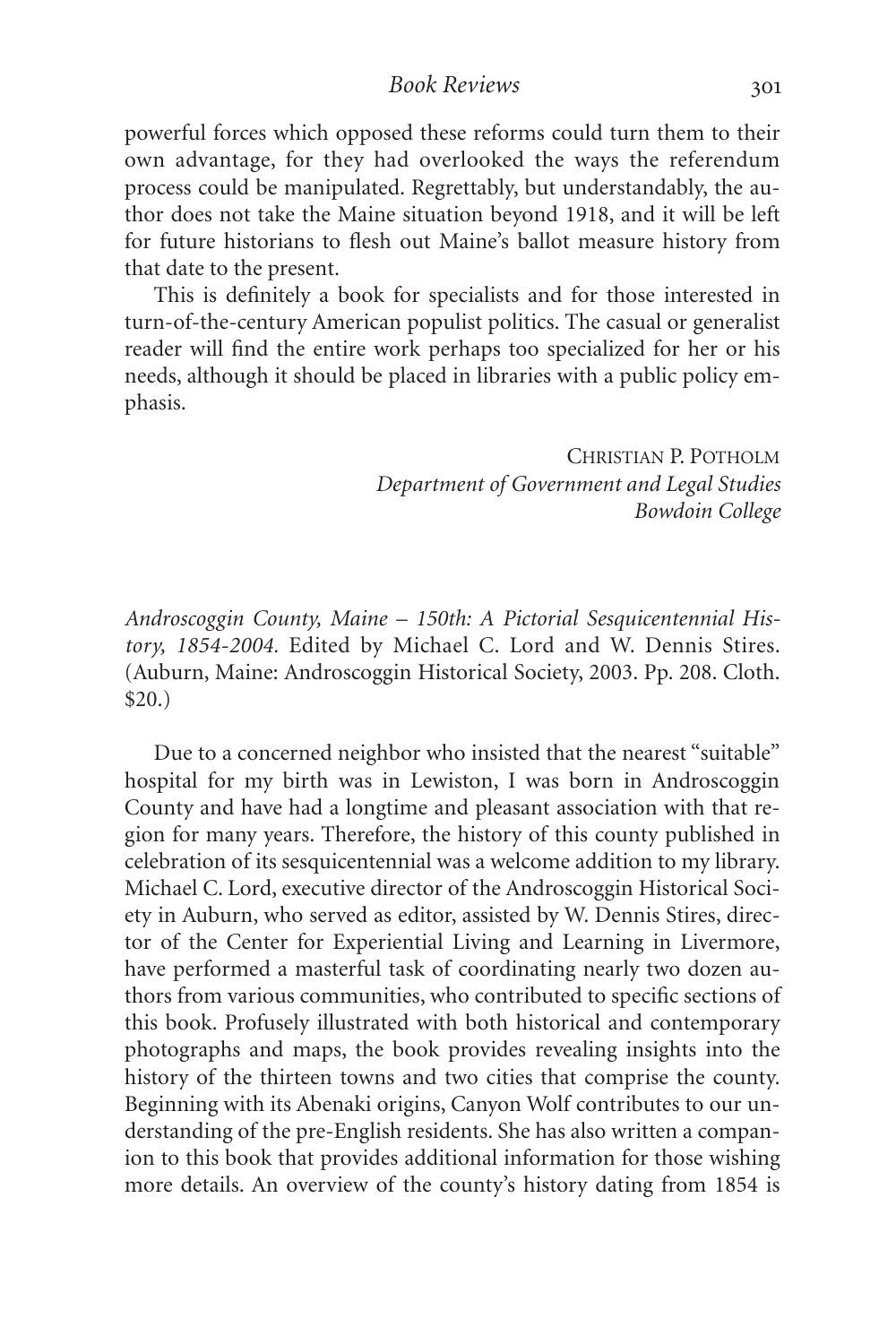found in Michael Lord's chapter, which also presents a useful chart detailing from which of the older counties (Cumberland, Kennebec, Lincoln, and Oxford), the various towns that make up Androscoggin County today were taken. In addition, Lord provides a brief economic history of the Great Falls region at Lewiston and Auburn. Of further interest is the editor's account of the county's environmental history, beginning with the first industrialization to the times when residents living along the river were plagued with noxious odors and unpleasant looking waters. As the twentieth century came to an end, there was a noticeable change for the better in the Androscoggin's water quality. From this point on, the book includes a chapter on each town or city, all of which are followed by useful bibliographies. Here is presented all kinds of information from the location of Greenbacker Solon Chase's farm in Turner, to the history of Shiloh, which once boasted the largest Bible School building in the world, to internationally famous Poland Spring, to the dedication of Maine's largest "cathedral" in Lewiston in 1938. Churches, grange halls, and other public buildings receive prominent attention, as does farming and industrial development. Among the individuals featured with long associations with the county are U.S. Senator William Frye, who represented Maine for many years and served as acting Vice President of the United States after McKinley's assassination in 1901, State Representative Louis Jalbert of Lewiston, long known as "Mr. Democrat," and noted author and editor John Gould of Lisbon, who continued to write for the *Christian Science Monitor* right up until his death in 2003 at the age of ninety four. In the center of the book, there is an engaging color spread of several pages with a variety of contemporary scenes.

This said, it is my belief that the book's editors missed opportunities that would have made this a stronger study. They might have included more details and analysis of the county's history from the 1850s down to the present. There are also some noticeable gaps and distortions. For example, there is considerable information on the history of the now defunct Bliss College, but almost nothing on Lewiston's Bates College, one of the nation's leading liberal arts institutions. These reservations aside, for those interested in learning about the Androscoggin County region, this book provides a remarkably useful introduction. The editors and authors are to be congratulated for combining so many images and so much information between these two covers. The book will be consulted for years to come.

> STANLEY R. HOWE *Bethel Historical Society*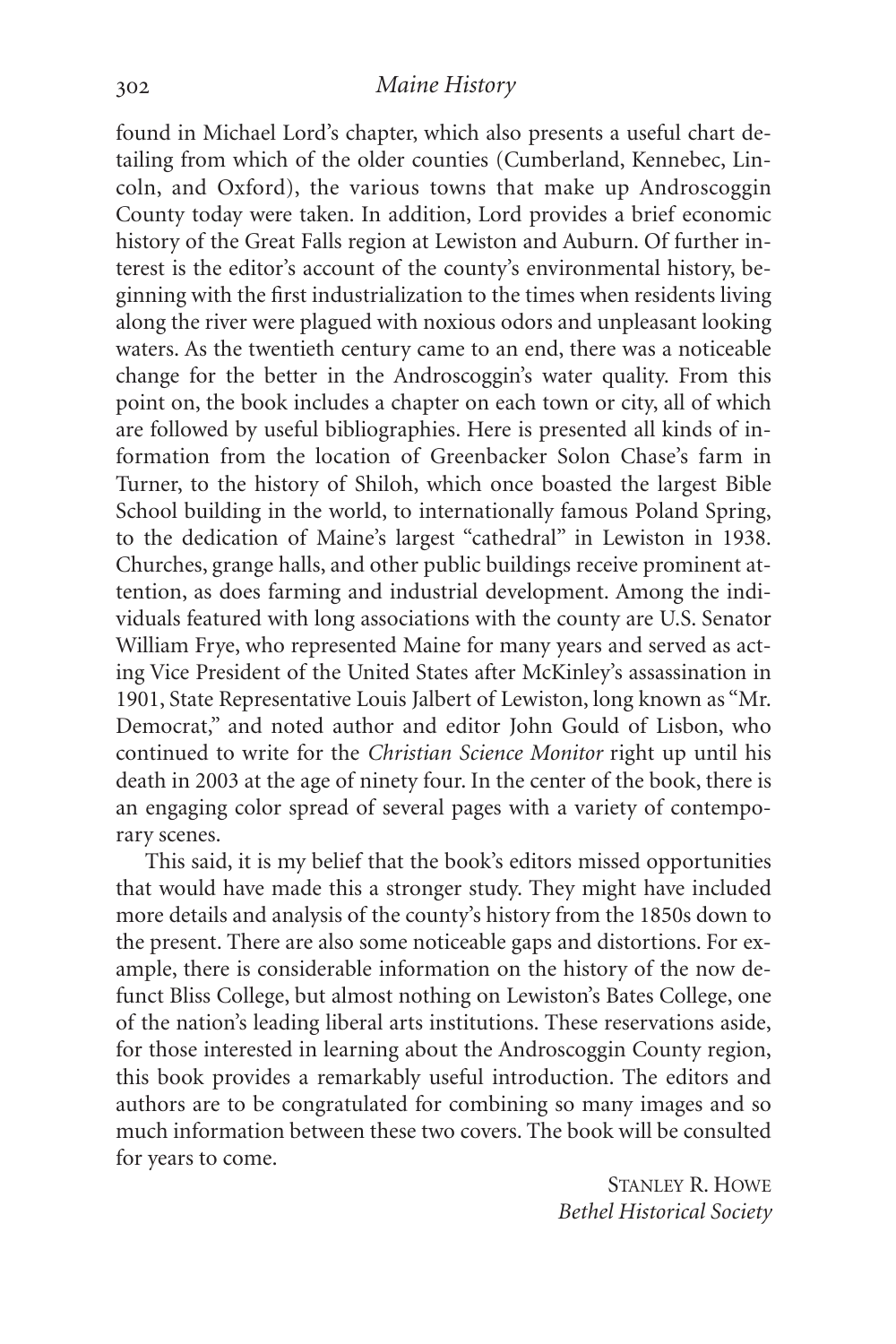*Down on the Island, Up on the Main: A Recollected History of South Bristol, Maine*. Compiled and annotated by Ellen Vincent. (Gardiner, Maine: Tilbury House, 2003. Pp. 258. Cloth. \$30.)

This book's cover photo of fishermen working on their nets perfectly introduces a town that has always depended on the sea. Though the "days when fish were plentiful are over, lobsters and clams are still important. They are scarcer too, though, and lobsters no longer sell for "three for a quarter." Memories of those South Bristol men and women, and the hundreds of photographs they and others took and saved, are the raw material of Ellen Vincent's "recollected history." She artfully arranged them, however, and linked them into a coherent story; a personal art project became a community work, as Gordon Bok says in his introduction.

The sixteen townspeople who explain the photographs and tell their stories are pictured toward of the end of the book. Born between 1900 and 1925, they convey memories that cover the twentieth century, especially its first half. The two world wars, which took many townsmen to strange places and ended the lives of three of them, and the Great Depression are the principal national events they recall. During the hard times of the 1930s, "money was very scarce . . . jobs were very, very scarce, and people had to figure very closely. Cigarettes were sold in stores one at a time, a penny apiece."

Especially then, but always to some degree, men and women had to be versatile, like Afton Farrin, Jr., who remembered, "I fished for fortyfive years, I guess, maybe fifty. Even when I was going to school, I still fished in the summer. In the winter I worked in the woods somewhat — I cut a little pulp and sawlogs and stuff. And then I had chickens, too broilers, mostly. Then I had a few gardens, trying to raise some things. I used to sell corn, I remember, and strawberries. . . . I had sheep at one time too." The witnesses picture a simpler life style. Before the electronic era, children played outdoors in all seasons. In spring, summer, and fall it was marbles and baseball; in summer, as one remembered, "we used to play around the water all the time. . . . We didn't do much swimming – the water was too cold . . . I guess I was twelve or thirteen before I learned to swim, and that was out of necessity. I was threatened by my father, 'either learn to swim or stay out of those skiffs.'" In winter they skated, slid, and skied, also enjoying horse races on the ice. Men hunted in the fall; two remember when Babe Ruth visited with his "big fancy gun and . . . a bottle of booze shoved down each pocket, and big hunting